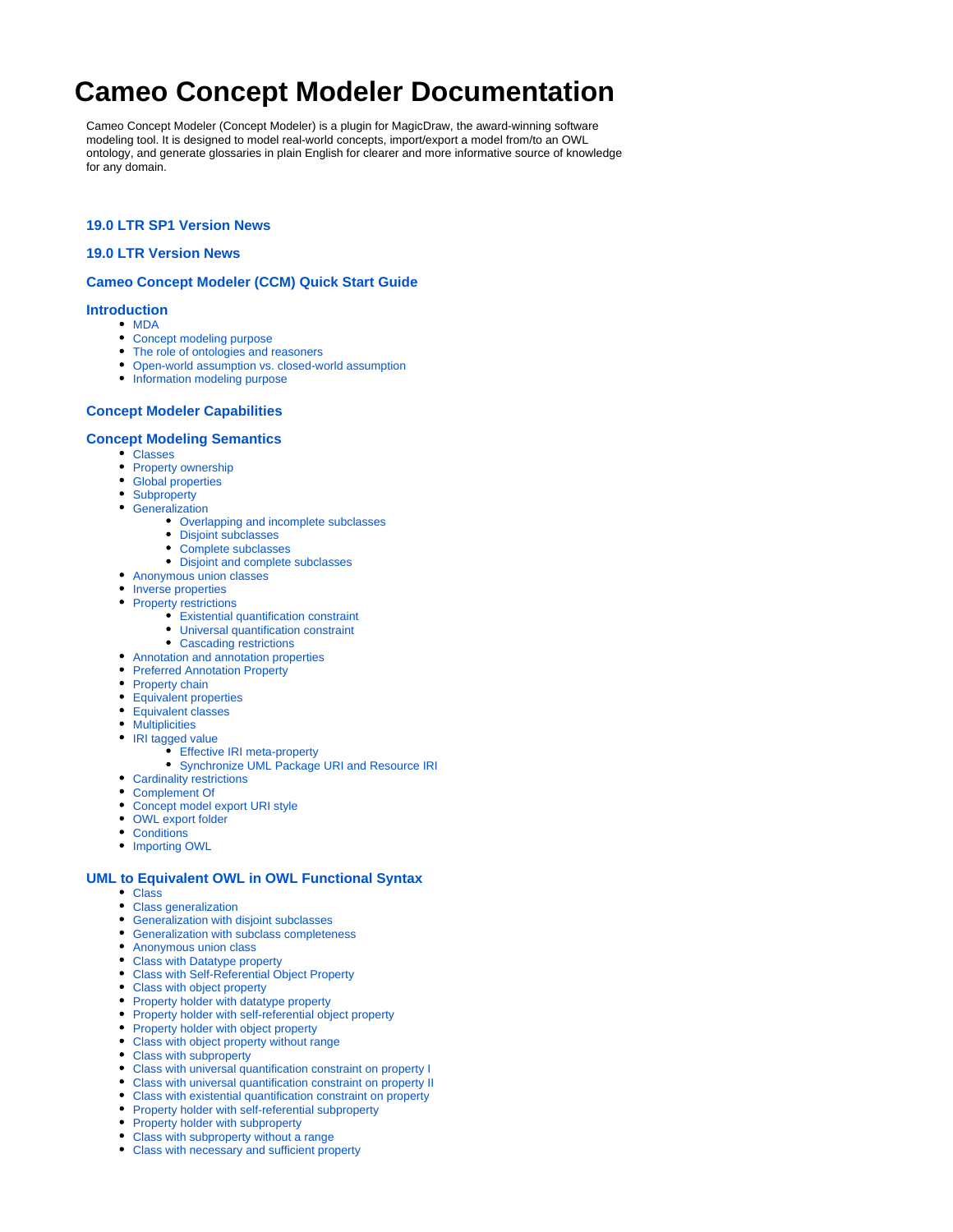- [Class with property having unspecified multiplicity](https://docs.nomagic.com/display/CCMP190SP1/Class+with+property+having+unspecified+multiplicity)
- [Class with inverse property](https://docs.nomagic.com/display/CCMP190SP1/Class+with+inverse+property)
- [Annotation and annotation property](https://docs.nomagic.com/display/CCMP190SP1/Annotation+and+annotation+property)
- $\bullet$ [Asymmetrical inverse property](https://docs.nomagic.com/display/CCMP190SP1/Asymmetrical+inverse+property)
- $\bullet$ [Disjoint classes](https://docs.nomagic.com/display/CCMP190SP1/Disjoint+classes)
- [Property chains](https://docs.nomagic.com/display/CCMP190SP1/Property+chains)
- **[Equivalent property](https://docs.nomagic.com/display/CCMP190SP1/Equivalent+property)**
- [Equivalent class](https://docs.nomagic.com/display/CCMP190SP1/Equivalent+class)
- [Class with Asymmetric Object Property](https://docs.nomagic.com/display/CCMP190SP1/Class+with+Asymmetric+Object+Property)
- [Class with Functional Object Property](https://docs.nomagic.com/display/CCMP190SP1/Class+with+Functional+Object+Property)
- [Class with Inverse Functional Object Property](https://docs.nomagic.com/display/CCMP190SP1/Class+with+Inverse+Functional+Object+Property)
- [Class with Irreflexive Object Property](https://docs.nomagic.com/display/CCMP190SP1/Class+with+Irreflexive+Object+Property)
- [Class with Reflexive Object Property](https://docs.nomagic.com/display/CCMP190SP1/Class+with+Reflexive+Object+Property)
- [Class with Transitive Object Property](https://docs.nomagic.com/display/CCMP190SP1/Class+with+Transitive+Object+Property)
- [Property with a maximum but no minimum cardinality](https://docs.nomagic.com/display/CCMP190SP1/Property+with+a+maximum+but+no+minimum+cardinality)
- [Property with multiple domains and ranges](https://docs.nomagic.com/display/CCMP190SP1/Property+with+multiple+domains+and+ranges)
- [Property restriction from a different namespace](https://docs.nomagic.com/display/CCMP190SP1/Property+restriction+from+a+different+namespace)
- [Necessary and sufficient conditions of anonymous subclasses](https://docs.nomagic.com/display/CCMP190SP1/Necessary+and+sufficient+conditions+of+anonymous+subclasses)
	- [Intersection subset of Union](https://docs.nomagic.com/display/CCMP190SP1/Intersection+subset+of+Union)
	- [Intersection equivalent to Union](https://docs.nomagic.com/display/CCMP190SP1/Intersection+equivalent+to+Union)
	- **[Intersection subset of a Restriction](https://docs.nomagic.com/display/CCMP190SP1/Intersection+subset+of+a+Restriction)**
	- **•** [Intersection equivalent to a Restriction](https://docs.nomagic.com/display/CCMP190SP1/Intersection+equivalent+to+a+Restriction)
	- [Intersection disjoint with a Restriction](https://docs.nomagic.com/display/CCMP190SP1/Intersection+disjoint+with+a+Restriction)
	- [Intersection subset of an Intersection](https://docs.nomagic.com/display/CCMP190SP1/Intersection+subset+of+an+Intersection)
	- [Intersection equivalent to an Intersection](https://docs.nomagic.com/display/CCMP190SP1/Intersection+equivalent+to+an+Intersection)
	- [Intersection subset of Complement](https://docs.nomagic.com/display/CCMP190SP1/Intersection+subset+of+Complement)
	- [Intersection equivalent to Complement](https://docs.nomagic.com/display/CCMP190SP1/Intersection+equivalent+to+Complement)
	- [Intersection disjoint with Complement](https://docs.nomagic.com/display/CCMP190SP1/Intersection+disjoint+with+Complement)
	- [Intersection subclass of Class](https://docs.nomagic.com/display/CCMP190SP1/Intersection+subclass+of+Class)
	- [Union subset of Union](https://docs.nomagic.com/display/CCMP190SP1/Union+subset+of+Union)
	- [Union equivalent to Union](https://docs.nomagic.com/display/CCMP190SP1/Union+equivalent+to+Union)
	- [Union subset of Restriction](https://docs.nomagic.com/display/CCMP190SP1/Union+subset+of+Restriction)
	- [Union equivalent to Restriction](https://docs.nomagic.com/display/CCMP190SP1/Union+equivalent+to+Restriction)
	- [Union disjoint with Restriction](https://docs.nomagic.com/display/CCMP190SP1/Union+disjoint+with+Restriction)
	- [Union subset of Intersection](https://docs.nomagic.com/display/CCMP190SP1/Union+subset+of+Intersection)
	- [Union subset of Complement](https://docs.nomagic.com/display/CCMP190SP1/Union+subset+of+Complement)
	- [Union equivalent to Complement](https://docs.nomagic.com/display/CCMP190SP1/Union+equivalent+to+Complement)
	- [Union has member Complement](https://docs.nomagic.com/display/CCMP190SP1/Union+has+member+Complement)
	- [Union disjoint with Complement](https://docs.nomagic.com/display/CCMP190SP1/Union+disjoint+with+Complement)
	- [Union subset of Class](https://docs.nomagic.com/display/CCMP190SP1/Union+subset+of+Class)
	- [Complement subset of Union](https://docs.nomagic.com/display/CCMP190SP1/Complement+subset+of+Union)
	- [Complement disjoint with Union](https://docs.nomagic.com/display/CCMP190SP1/Complement+disjoint+with+Union)
	- [Complement subset of Restriction](https://docs.nomagic.com/display/CCMP190SP1/Complement+subset+of+Restriction)
	- [Complement subset of Intersection](https://docs.nomagic.com/display/CCMP190SP1/Complement+subset+of+Intersection)
	- [Complement disjoint with Restriction](https://docs.nomagic.com/display/CCMP190SP1/Complement+disjoint+with+Restriction)
	- [Complement has member Restriction](https://docs.nomagic.com/display/CCMP190SP1/Complement+has+member+Restriction)
	- [Complement equivalent to Restriction](https://docs.nomagic.com/display/CCMP190SP1/Complement+equivalent+to+Restriction)
	- [Complement disjoint with Intersection](https://docs.nomagic.com/display/CCMP190SP1/Complement+disjoint+with+Intersection)
	- [Complement subset of Complement](https://docs.nomagic.com/display/CCMP190SP1/Complement+subset+of+Complement)
	- [Complement equivalent to Complement](https://docs.nomagic.com/display/CCMP190SP1/Complement+equivalent+to+Complement)
	- [Complement has member Complement](https://docs.nomagic.com/display/CCMP190SP1/Complement+has+member+Complement)
	- [Complement subset of Class](https://docs.nomagic.com/display/CCMP190SP1/Complement+subset+of+Class)
	- [Restriction subset of Union](https://docs.nomagic.com/display/CCMP190SP1/Restriction+subset+of+Union)
	- [Restriction disjoint with Union](https://docs.nomagic.com/display/CCMP190SP1/Restriction+disjoint+with+Union)
	- [Restriction subset of Restriction](https://docs.nomagic.com/display/CCMP190SP1/Restriction+subset+of+Restriction)
	- [Restriction equivalent Restriction](https://docs.nomagic.com/display/CCMP190SP1/Restriction+equivalent+Restriction)
	- [Restriction disjoint with Restriction](https://docs.nomagic.com/display/CCMP190SP1/Restriction+disjoint+with+Restriction)
	- [Restriction subset of Intersection](https://docs.nomagic.com/display/CCMP190SP1/Restriction+subset+of+Intersection)
	- [Restriction disjoint with Class](https://docs.nomagic.com/display/CCMP190SP1/Restriction+disjoint+with+Class)
	- [Restriction subset of Class](https://docs.nomagic.com/display/CCMP190SP1/Restriction+subset+of+Class)
	- [Restriction disjoint with Complement](https://docs.nomagic.com/display/CCMP190SP1/Restriction+disjoint+with+Complement)
	- [Restriction subset of Complement](https://docs.nomagic.com/display/CCMP190SP1/Restriction+subset+of+Complement)
	- [Restriction disjoint with Intersection](https://docs.nomagic.com/display/CCMP190SP1/Restriction+disjoint+with+Intersection)
	- [Class subset of Union](https://docs.nomagic.com/display/CCMP190SP1/Class+subset+of+Union)
	- [Class subset of Restriction](https://docs.nomagic.com/display/CCMP190SP1/Class+subset+of+Restriction)
	- [Class equivalent to Restriction](https://docs.nomagic.com/display/CCMP190SP1/Class+equivalent+to+Restriction)
	- [Class disjoint with Restriction](https://docs.nomagic.com/display/CCMP190SP1/Class+disjoint+with+Restriction)
	- [Class subset of Complement](https://docs.nomagic.com/display/CCMP190SP1/Class+subset+of+Complement)
	- [Class disjoint with Class](https://docs.nomagic.com/display/CCMP190SP1/Class+disjoint+with+Class)
	- [Class disjoint with Complement](https://docs.nomagic.com/display/CCMP190SP1/Class+disjoint+with+Complement)
	- [Class disjoint with Intersection](https://docs.nomagic.com/display/CCMP190SP1/Class+disjoint+with+Intersection)
	- [Class disjoint with Union](https://docs.nomagic.com/display/CCMP190SP1/Class+disjoint+with+Union)
	- [Class equivalent to Class](https://docs.nomagic.com/display/CCMP190SP1/Class+equivalent+to+Class)
	- [Class subset of Class](https://docs.nomagic.com/display/CCMP190SP1/Class+subset+of+Class)
	- [Class subset of Intersection](https://docs.nomagic.com/display/CCMP190SP1/Class+subset+of+Intersection)
	- [Complement disjoint with Class](https://docs.nomagic.com/display/CCMP190SP1/Complement+disjoint+with+Class)
	- $\bullet$ [Complement disjoint with Complement](https://docs.nomagic.com/display/CCMP190SP1/Complement+disjoint+with+Complement)
	- [Complement equivalent to Class](https://docs.nomagic.com/display/CCMP190SP1/Complement+equivalent+to+Class)
	- $\bullet$ [Complement has member Class](https://docs.nomagic.com/display/CCMP190SP1/Complement+has+member+Class)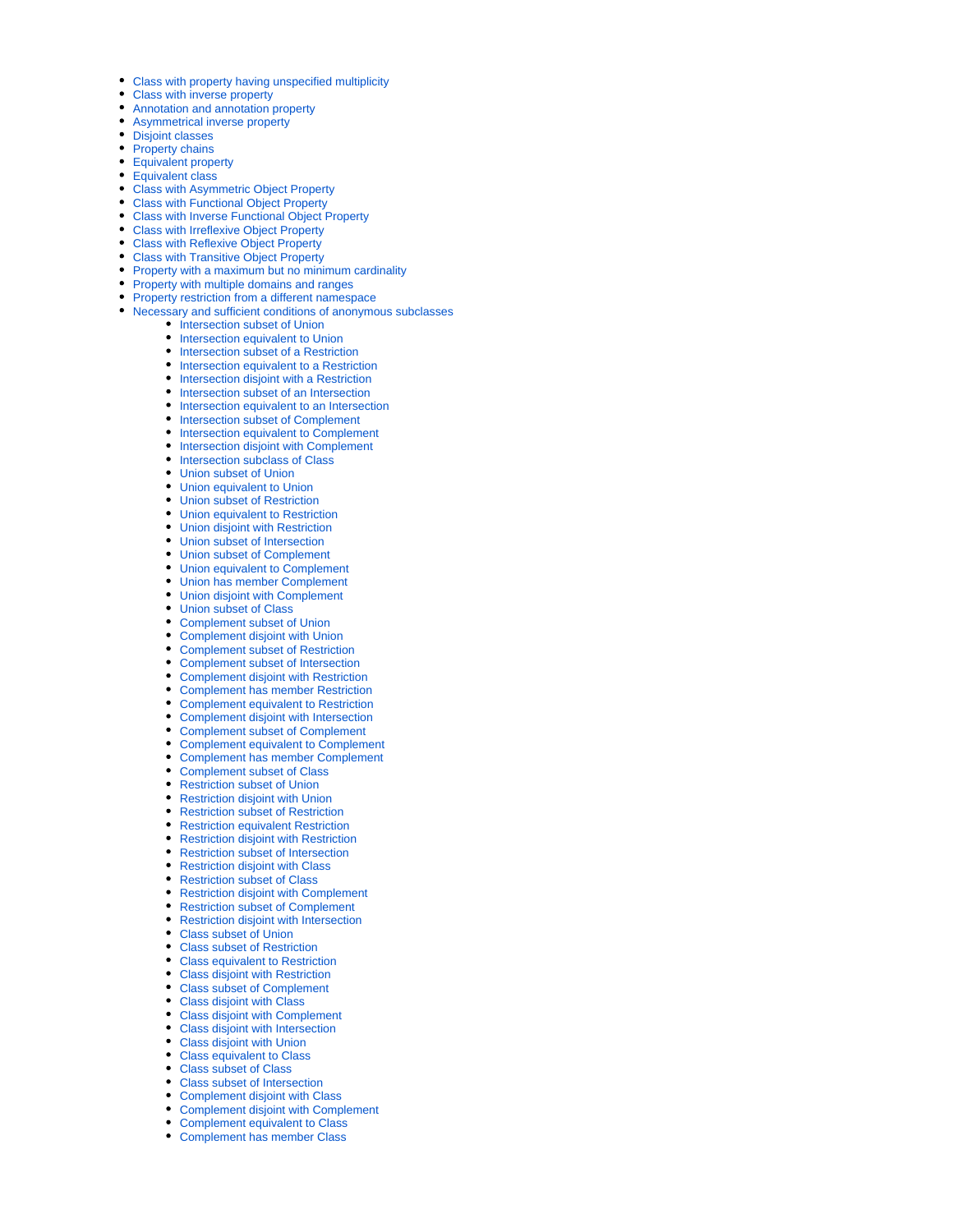- [Complement has member Intersection](https://docs.nomagic.com/display/CCMP190SP1/Complement+has+member+Intersection)
- [Complement has member Union](https://docs.nomagic.com/display/CCMP190SP1/Complement+has+member+Union)
- [Intersection disjoint with Class](https://docs.nomagic.com/display/CCMP190SP1/Intersection+disjoint+with+Class)
- [Intersection disjoint with Intersection](https://docs.nomagic.com/display/CCMP190SP1/Intersection+disjoint+with+Intersection)
- [Intersection disjoint with Union](https://docs.nomagic.com/display/CCMP190SP1/Intersection+disjoint+with+Union)
- [Intersection equivalent to Class](https://docs.nomagic.com/display/CCMP190SP1/Intersection+equivalent+to+Class)
- [Intersection has member Class](https://docs.nomagic.com/display/CCMP190SP1/Intersection+has+member+Class)
- [Intersection has member Complement](https://docs.nomagic.com/display/CCMP190SP1/Intersection+has+member+Complement) • [Intersection has member Intersection](https://docs.nomagic.com/display/CCMP190SP1/Intersection+has+member+Intersection)
- **[Intersection has member Restriction](https://docs.nomagic.com/display/CCMP190SP1/Intersection+has+member+Restriction)**
- [Intersection has member Union](https://docs.nomagic.com/display/CCMP190SP1/Intersection+has+member+Union)
- [Restriction has member Class](https://docs.nomagic.com/display/CCMP190SP1/Restriction+has+member+Class)
- [Restriction has member Complement](https://docs.nomagic.com/display/CCMP190SP1/Restriction+has+member+Complement)
- [Restriction has member Intersection](https://docs.nomagic.com/display/CCMP190SP1/Restriction+has+member+Intersection)
- [Restriction has member Restriction](https://docs.nomagic.com/display/CCMP190SP1/Restriction+has+member+Restriction)
- [Restriction has member Union](https://docs.nomagic.com/display/CCMP190SP1/Restriction+has+member+Union)
- [Union disjoint with Class](https://docs.nomagic.com/display/CCMP190SP1/Union+disjoint+with+Class)
- [Union disjoint with Intersection](https://docs.nomagic.com/display/CCMP190SP1/Union+disjoint+with+Intersection)
- [Union disjoint with Union](https://docs.nomagic.com/display/CCMP190SP1/Union+disjoint+with+Union)
- [Union equivalent to Class](https://docs.nomagic.com/display/CCMP190SP1/Union+equivalent+to+Class)
- [Union has member Class](https://docs.nomagic.com/display/CCMP190SP1/Union+has+member+Class)
- [Union has member Restriction](https://docs.nomagic.com/display/CCMP190SP1/Union+has+member+Restriction)
- [Union has member Union](https://docs.nomagic.com/display/CCMP190SP1/Union+has+member+Union)
- [Union has member Intersection](https://docs.nomagic.com/display/CCMP190SP1/Union+has+member+Intersection)

# **[Natural Language Glossary](https://docs.nomagic.com/display/CCMP190SP1/Natural+Language+Glossary)**

[Equivalent classes in NLG](https://docs.nomagic.com/display/CCMP190SP1/Equivalent+classes+in+NLG)

# **[Usage](https://docs.nomagic.com/display/CCMP190SP1/Usage)**

- [Creating a concept modeling project](https://docs.nomagic.com/display/CCMP190SP1/Creating+a+concept+modeling+project)
- [Creating a concept model](https://docs.nomagic.com/display/CCMP190SP1/Creating+a+concept+model)
	- [Converting a UML model into a concept model](https://docs.nomagic.com/display/CCMP190SP1/Converting+a+UML+model+into+a+concept+model)
- [Creating an XML catalog file](https://docs.nomagic.com/display/CCMP190SP1/Creating+an+XML+catalog+file)
- [Importing an OWL ontology to a concept model](https://docs.nomagic.com/display/CCMP190SP1/Importing+an+OWL+ontology+to+a+concept+model)
	- [Updating the XML catalog file](https://docs.nomagic.com/display/CCMP190SP1/Updating+the+XML+catalog+file)
	- [Setting the OWL import catalog in MagicDraw](https://docs.nomagic.com/display/CCMP190SP1/Setting+the+OWL+import+catalog+in+MagicDraw)
	- [Setting a path variable to share OWL import catalog files](https://docs.nomagic.com/display/CCMP190SP1/Setting+a+path+variable+to+share+OWL+import+catalog+files)
	- $\bullet$ [Using a path variable to share OWL import catalog files](https://docs.nomagic.com/display/CCMP190SP1/Using+a+path+variable+to+share+OWL+import+catalog+files)
	- [Importing an OWL ontology file](https://docs.nomagic.com/display/CCMP190SP1/Importing+an+OWL+ontology+file)
	- [Importing annotations on an OWL ontology to a concept model](https://docs.nomagic.com/display/CCMP190SP1/Importing+annotations+on+an+OWL+ontology+to+a+concept+model)
	- [Displaying and hiding IRI](https://docs.nomagic.com/display/CCMP190SP1/Displaying+and+hiding+IRI)
- [Exporting your concept model to an OWL ontology](https://docs.nomagic.com/display/CCMP190SP1/Exporting+your+concept+model+to+an+OWL+ontology)
	- [Setting destination for the OWL export folder](https://docs.nomagic.com/display/CCMP190SP1/Setting+destination+for+the+OWL+export+folder)
	- [Setting the concept model export syntax](https://docs.nomagic.com/display/CCMP190SP1/Setting+the+concept+model+export+syntax)
	- [Setting the concept model export URI style](https://docs.nomagic.com/display/CCMP190SP1/Setting+the+concept+model+export+URI+style)
	- [Setting the concept model URI](https://docs.nomagic.com/display/CCMP190SP1/Setting+the+concept+model+URI)
	- [Specifying file export paths](https://docs.nomagic.com/display/CCMP190SP1/Specifying+file+export+paths)
	- [Specifying IRI ontology versions](https://docs.nomagic.com/display/CCMP190SP1/Specifying+IRI+ontology+versions)
	- [Use Path Variables to Export a Concept Model to an OWL Ontology](https://docs.nomagic.com/display/CCMP190SP1/Use+Path+Variables+to+Export+a+Concept+Model+to+an+OWL+Ontology)
	- $\bullet$ [Exporting your concept model](https://docs.nomagic.com/display/CCMP190SP1/Exporting+your+concept+model)
	- [Exporting models and concept models at any level in package hierarchy](https://docs.nomagic.com/display/CCMP190SP1/Exporting+models+and+concept+models+at+any+level+in+package+hierarchy)
	- [View the CCM watermark in an exported OWL](https://docs.nomagic.com/display/CCMP190SP1/View+the+CCM+watermark+in+an+exported+OWL)
- [Logging during OWL importing and exporting](https://docs.nomagic.com/display/CCMP190SP1/Logging+during+OWL+importing+and+exporting)
	- [Adding a concept model to Teamwork Cloud and export it as an OWL ontology](https://docs.nomagic.com/display/CCMP190SP1/Adding+a+concept+model+to+Teamwork+Cloud+and+export+it+as+an+OWL+ontology)
		- [Adding a concept model to Teamwork Cloud](https://docs.nomagic.com/display/CCMP190SP1/Adding+a+concept+model+to+Teamwork+Cloud)
		- [Exporting a concept model from TWCloud to an OWL ontology](https://docs.nomagic.com/display/CCMP190SP1/Exporting+a+concept+model+from+TWCloud+to+an+OWL+ontology)
- [Using Concept Modeling Capabilities with non-CCM projects](https://docs.nomagic.com/display/CCMP190SP1/Using+Concept+Modeling+Capabilities+with+non-CCM+projects)
	- [Importing an OWL ontology into a non-CCM project](https://docs.nomagic.com/display/CCMP190SP1/Importing+an+OWL+ontology+into+a+non-CCM+project)
- [Existing Project Migration](https://docs.nomagic.com/display/CCMP190SP1/Existing+Project+Migration)
	- $\bullet$  [Migrate Older Models to Use Relative IRIs](https://docs.nomagic.com/display/CCMP190SP1/Migrate+Older+Models+to+Use+Relative+IRIs)
	- [Updating symbol styles in older projects](https://docs.nomagic.com/display/CCMP190SP1/Updating+symbol+styles+in+older+projects)
- [Sufficient constraint](https://docs.nomagic.com/display/CCMP190SP1/Sufficient+constraint)
- [Experimental Features](https://docs.nomagic.com/display/CCMP190SP1/Experimental+Features)
- [Working with Complement Of](https://docs.nomagic.com/display/CCMP190SP1/Working+with+Complement+Of)
- [Creating a property chain](https://docs.nomagic.com/display/CCMP190SP1/Creating+a+property+chain)
	- [Deleting a property chain](https://docs.nomagic.com/display/CCMP190SP1/Deleting+a+property+chain)
		- [Editing a property chain](https://docs.nomagic.com/display/CCMP190SP1/Editing+a+property+chain)
- [Creating equivalent properties](https://docs.nomagic.com/display/CCMP190SP1/Creating+equivalent+properties)
	- [Deleting an equivalent property](https://docs.nomagic.com/display/CCMP190SP1/Deleting+an+equivalent+property)
	- [Editing an equivalent property](https://docs.nomagic.com/display/CCMP190SP1/Editing+an+equivalent+property)
- [Creating equivalent classes](https://docs.nomagic.com/display/CCMP190SP1/Creating+equivalent+classes)
- [Creating a property holder](https://docs.nomagic.com/display/CCMP190SP1/Creating+a+property+holder)
- [Automatically Generating Glossaries](https://docs.nomagic.com/display/CCMP190SP1/Automatically+Generating+Glossaries)
- [Creating a glossary table](https://docs.nomagic.com/display/CCMP190SP1/Creating+a+glossary+table)
- [Rebuilding a glossary table](https://docs.nomagic.com/display/CCMP190SP1/Rebuilding+a+glossary+table)
- [Viewing a glossary](https://docs.nomagic.com/display/CCMP190SP1/Viewing+a+glossary)
- [Restriction](https://docs.nomagic.com/display/CCMP190SP1/Restriction)
	- [Creating Restrictions](https://docs.nomagic.com/display/CCMP190SP1/Creating+Restrictions)
	- [Removing Restrictions](https://docs.nomagic.com/display/CCMP190SP1/Removing+Restrictions)